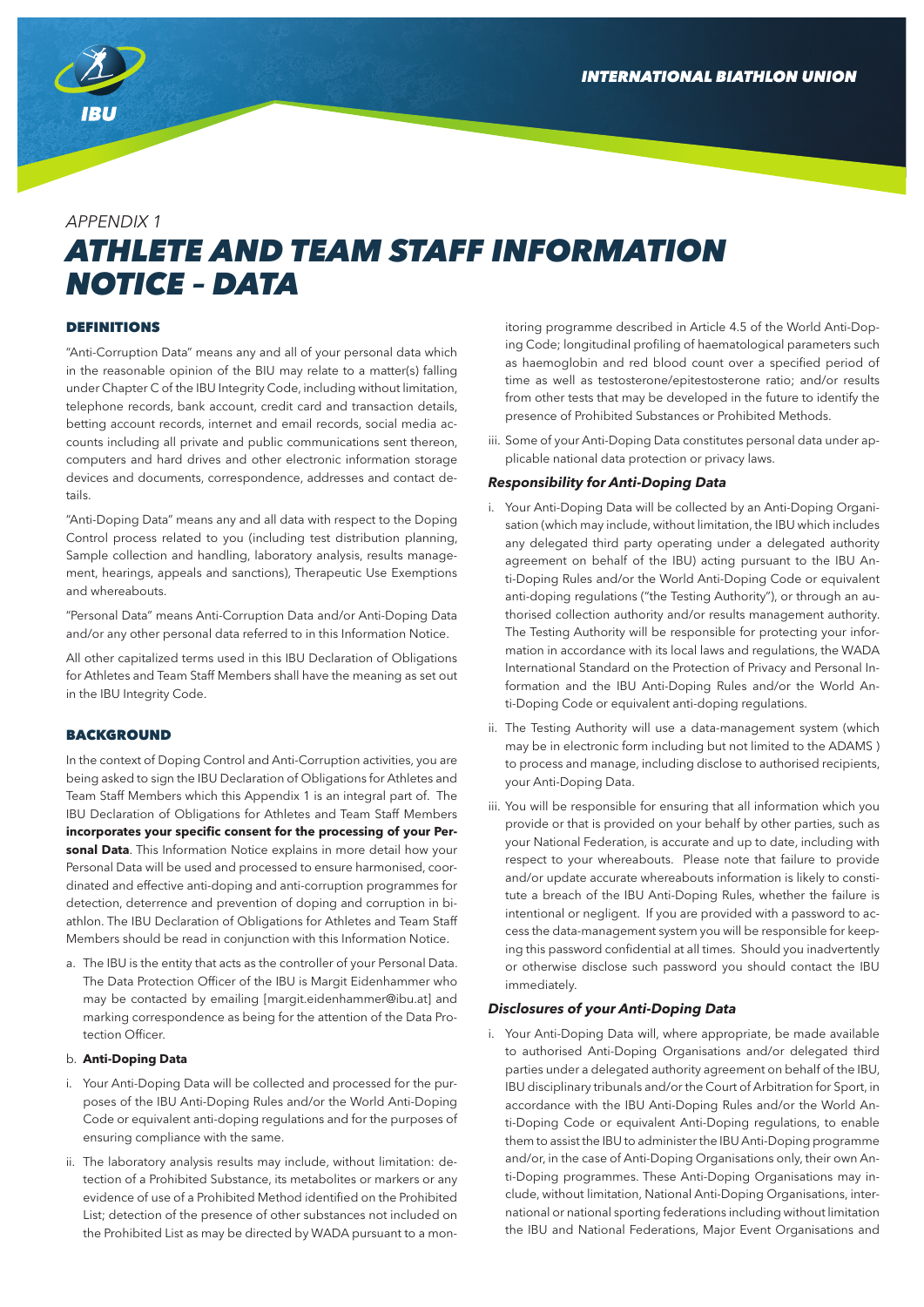

National Olympic Committees. Where this occurs, such Anti-Doping Organisations will be responsible for protecting your information in accordance with their local laws and regulations, the WADA International Standard on the Protection of Privacy and Personal Information and/or the IBU Anti-Doping Rules and/or the World Anti-Doping Code or equivalent Anti-Doping regulations.

- ii. Your Anti-Doping Data will also be made available, in part, to WADA, which will need to process certain information in order to fulfil its obligations and responsibilities under the World Anti-Doping Code. In such case WADA will be responsible for protecting your information in accordance with its local laws and regulations, the WADA International Standard on the Protection of Privacy and Personal Information and the World Anti-Doping Code.
- iii. WADA-accredited laboratories will need to receive your Samples and possibly other data relating to you; however, such laboratories will only be provided with de-identified, key-coded data and Samples that will not enable the laboratories to identify you.
- iv. The IBU, other Anti-Doping Organisations, WADA and WADA-accredited laboratories will process your Anti-Doping Data only for the purpose of ensuring harmonised, coordinated and effective Anti-Doping programmes.
- v. The IBU, other Anti-Doping Organisations, WADA, and WADA-accredited laboratories will not disclose any of your Anti-Doping Data other than to those persons within their organisation who require it for Doping Control purposes (which may include a delegated third party operating under a delegated authority agreement on behalf of the IBU or another Anti-Doping Organisation). Each of the organisations accessing and using any of your Anti-Doping Data may only do so in order to fulfil their responsibilities and obligations arising under the IBU Anti-Doping Rules and/or the World Anti-Doping Code or equivalent anti-doping regulations, which primarily involve the establishment and maintenance of Anti-Doping programmes and ensuring appropriate information sharing as provided for under the IBU Anti-Doping Rules and/or the World Anti-Doping Code and/or WADA International Standards and/or equivalent anti-doping regulations.
- vi. Relevant excerpts from your Anti-Doping Data may be publicly disclosed in accordance with the requirements of, and subject to satisfaction of the conditions set out in the IBU Anti-Doping Rules, the World Anti-Doping Code and the WADA International Standard on the Protection of Privacy and Personal Information, where a final determination has been reached, after the exhaustion of all processes set out in the IBU Anti-Doping Rules that you have committed a violation of the IBU Anti-Doping Rules and/or World Anti-Doping Code or equivalent anti-doping regulations.

## *Legal basis for processing Anti-Doping Data*

vii. Our legal basis for processing your Anti-Doping Data is the consent you provide in the IBU Declaration of Obligations for Athletes and Team Staff and/or applicable law which provides for such processing. We may also need to process your Anti-Doping Data, regardless of whether you withdraw or refuse to grant consent, where necessary to establish, exercise or defend legal claims (including in relation to investigations and/or proceedings with respect to suspected violations of the IBU Anti-Doping Rules and/or the World Anti-Doping Code or equivalent Anti-Doping regulations).

## c. **Anti-Corruption Data**

- i. Anti-Corruption Data may be collected (including on request pursuant to my undertakings above) and processed (for example recorded, retained, transmitted, and used) by and amongst the IBU, the International Olympic Committee, National Federations and law enforcement authorities, for the purposes of Chapter C of the IBU Integrity Code and/or applicable laws;
- ii. The IBU may (including on request pursuant to my undertakings above) take, receive, collate, process, store and use Anti-Corruption Data in any manner it deems appropriate in accordance with and for the purposes of Chapter C of the IBU Integrity Code (including in connection with any investigation or proceedings under the IBU Integrity Code involving me or any other person);

#### *Disclosures of Anti-Corruption Data*

iii. The IBU may share any Anti-Corruption Data relating to me with the International Olympic Committee, any National Federation, law enforcement authority(ies), investigator and/or disciplinary tribunal appointed by the Biathlon Integrity Unit, betting company and/or betting monitoring agency and/or any competent authority and/or the Court of Arbitration for Sport for the purposes of Chapter C of the IBU Integrity Code and/or in accordance with applicable laws or the request of any law enforcement authority or other competent authority.

## *Legal basis for processing Anti-Corruption Data*

iv. Our legal basis for processing your Anti-Corruption Data is the consent you provide in the IBU Declaration of Obligations for Athletes and Team Staff and/or applicable law which provides for such processing. We may also need to process your Anti-Corruption Data, regardless of whether you withdraw or refuse to grant consent, where necessary to establish, exercise or defend legal claims (including in relation to investigations and/or proceedings with respect to suspected violations of Chapter C of the IBU Integrity Code and/or applicable law).

#### d. **International Transfers**

Your Personal Data may be made available to persons or parties located outside of the country where you reside, including, in respect of Anti-Doping Data, WADA and Anti-Doping Organisations, and, in respect of other categories of Personal Data, where data is hosted overseas or where our IT maintenance/service providers are located overseas or where data is shared as set out in this Information Notice. In some other countries, data protection and privacy laws may not be equivalent to those in your own country. If we transfer personal data to such locations, we will ensure that appropriate measures are in place to comply with our obligations under applicable law governing such transfers. Such measures may include entering into 'standard contractual clauses' in the form approved by the European Commission. If you would like to receive further details of the measures that we have taken in this regard, please contact us using the contact details set out below.

#### e. **Your Rights**

In relation to your Anti-Doping Data, you have certain rights under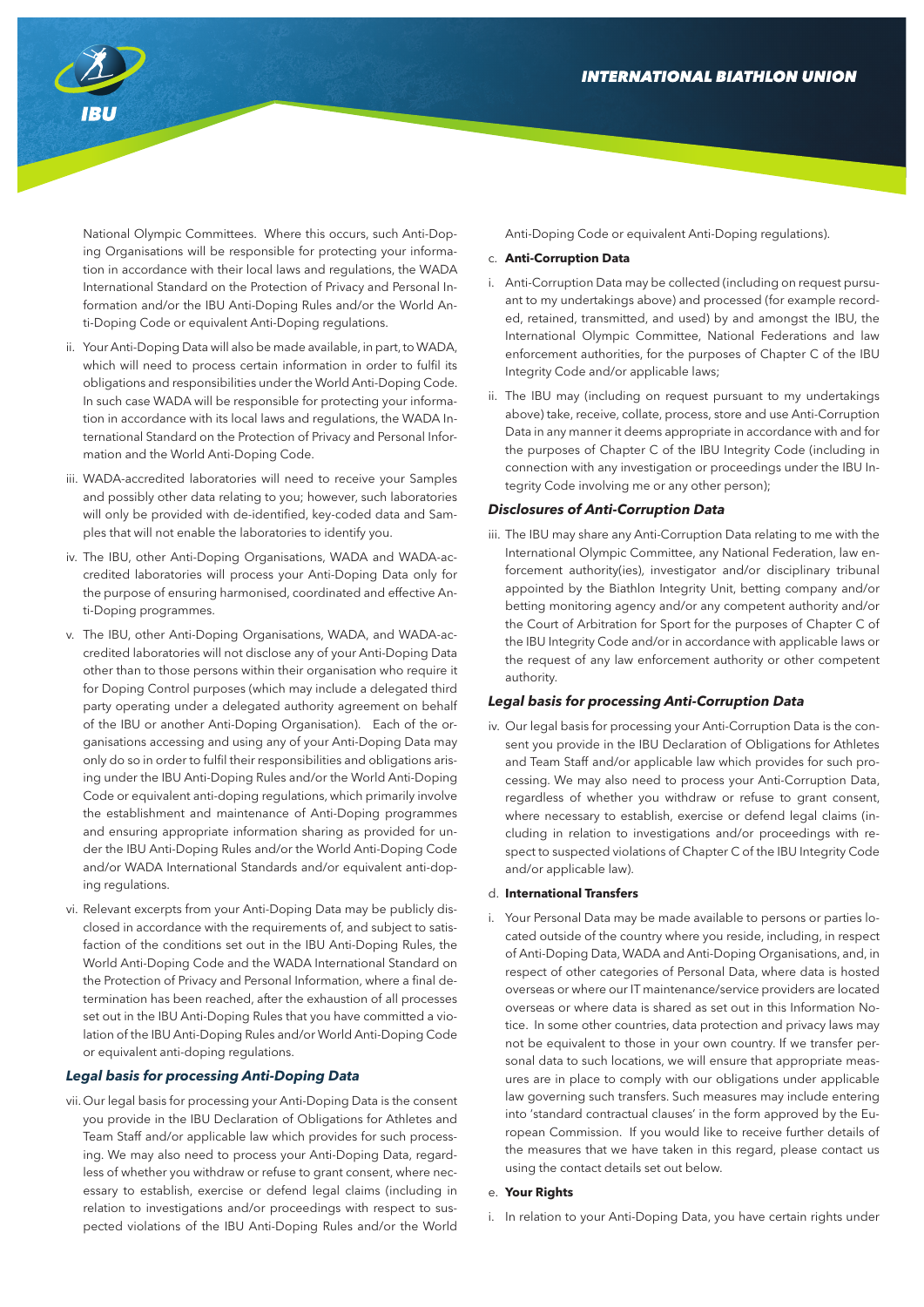

applicable laws and/or the WADA International Standard on the Protection of Privacy and Personal Information in relation to your Anti-Doping Data, including rights to access and/or correct any inaccurate data, and remedies and rights of redress for any unlawful processing of your Anti-Doping Data.

- ii. You also have the following rights in relation to all categories of Personal Data listed above (including, for the avoidance of doubt, Anti-Doping Data), subject to certain exemptions: a) the right to access your Personal Data; b) the right to request the rectification and/or erasure of your Personal Data; c) the right to restrict the use of your Personal Data; d) the right to object to the processing of your Personal Data or withdraw your consent to the processing of Personal Data; e) where we are processing Personal Data based on your consent, the right to receive your Personal Data, which you provided to us, in a structured, commonly used and machine-readable format or to require us to transmit that data to another controller: f) if unsatisfied with a response from us, you have the right to lodge a complaint relating to the processing of your Personal Data to the Austrian Data Protection Commission by emailing: dsb@dsb.gv.at, or by email to another data protection supervisory authority.
- iii. To the extent that you have any concerns about the processing of your Anti-Doping Data you may consult with the Testing Authority, WADA (www.wada-ama.org), your National Federation and/or your National Anti-Doping Organisation, as appropriate.
- iv. Further, if you have any concerns about any category of Personal Data, you may contact us by sending an email to [datenschutz@ibu. at] or by writing to us at the following addresses: Biathlon Integrity Unit, Sonystrasse 20, 5081 Anif b. Salzburg, Austria.

#### f. **Security**

- i. We ensure the security and confidentiality of all categories of Personal Data.
- ii. Your Anti-Doping Data may be held in electronic form including but not limited to ADAMS. ADAMS is hosted in data centres located in Canada and maintained by WADA on behalf of Anti-Doping Organisations using ADAMS. Strong technological, organisational and other security measures have been applied to ADAMS to maintain the security of the data it contains. In addition, WADA and Anti-Doping Organisations have put in place internal and contractual provisions to protect the confidentiality of your data.

## g. **Data Retention**

- i. Your Personal Data will be retained for as long as it is necessary in relation to the purposes for which the Personal Data were collected and processed (as described above) and for such longer period as may be necessary to comply with our obligations under the IBU Anti-Doping Rules, IBU Integrity Code and/or World Anti-Doping Code as amended from time to time and/or applicable laws, and if relevant, to deal with any claim or dispute that might arise in connection with our relationship with you.
- ii. It may be necessary to retain certain of your Anti-Doping Data in ADAMS (or other relevant administration/management system) for a minimum period of ten years. The period of ten years represents the time period within which an action may be commenced for an anti-doping rule violation under the World Anti-Doping Code, IBU

Anti-Doping Rules and/or equivalent anti-doping regulations. Your whereabouts information, however, will be retained for a much shorter period (approximately 18 months).

#### h. **Right to object or withdraw consent and failure to provide data**

- You understand that you may have rights to object and/or withdraw your consent to the processing of your Personal Data, although in that event, and as noted above, it still may be necessary for the IBU, and additionally in the context of Anti-Doping Data only, the Testing Authority and/or WADA to continue to process (including retain) certain parts of your Personal Data (including Anti-Doping Data and Anti-Corruption Data in particular as applicable) to fulfil obligations and responsibilities arising under, as relevant, the IBU Anti-Doping Rules and/or the World Anti-Doping Code or equivalent anti-doping regulations and/or the IBU Integrity Code and/or equivalent anti-corruption regulations and applicable laws.
- ii. You understand that withdrawing your consent to, objecting to the disclosure of, or objecting to the processing of, your Anti-Doping Data and/or your Anti-Corruption Data, may make (i) Anti-Doping testing and procedures in accordance with the IBU Anti-Doping Rules and/or the World Anti-Doping Code or equivalent anti-doping regulations, as applicable, and the International Standards and/ or (ii) anti-corruption compliance procedures in accordance with Chapter C of the IBU Integrity Code and/or equivalent anti-corruption regulations and/or applicable law, impossible. In such case your withdrawal of consent or objection could be equivalent to a violation of the IBU Integrity Code which may exclude you from further participation in the sport, and may result in disciplinary or other sanctions being imposed upon you, such as disqualification from competitions in which you are scheduled to participate or the invalidation of results arising from prior competitions.
- iii. We require all of the Personal Data referenced in this form for the purposes of running the sport and complying with our obligations, in particular and without limitation, to WADA and the International Olympic Committee. If you do not provide us with this information, then we may not be in a position to continue dealing with you in compliance with our obligations and internal policies or to perform tasks for your benefit.

## i. **Release**

i. By signing the IBU Declaration of Obligations for Athletes and Team Staff Members , to the extent permitted by applicable law, you release the Testing Authority (and the IBU, where the IBU is not the Testing Authority), WADA, and relevant Anti-Doping Organisations, from all claims, demands, liabilities, damages, costs and expenses that you may have arising in connection with the processing of your Doping control related data through ADAMS, and/or any other relevant administration/management system.

*The IBU relies on the legal bases identified above and as set out under the Data Protection header of the IBU Declaration of Obligations for Athletes and Team Staff Members to carry out the above processing activities and will process your Personal Data in accordance with Data Protection laws. The IBU will retain your information for as long as it is required in relation to the purposes for which the Personal Data were collected and processed (as described above) and for such longer peri-*